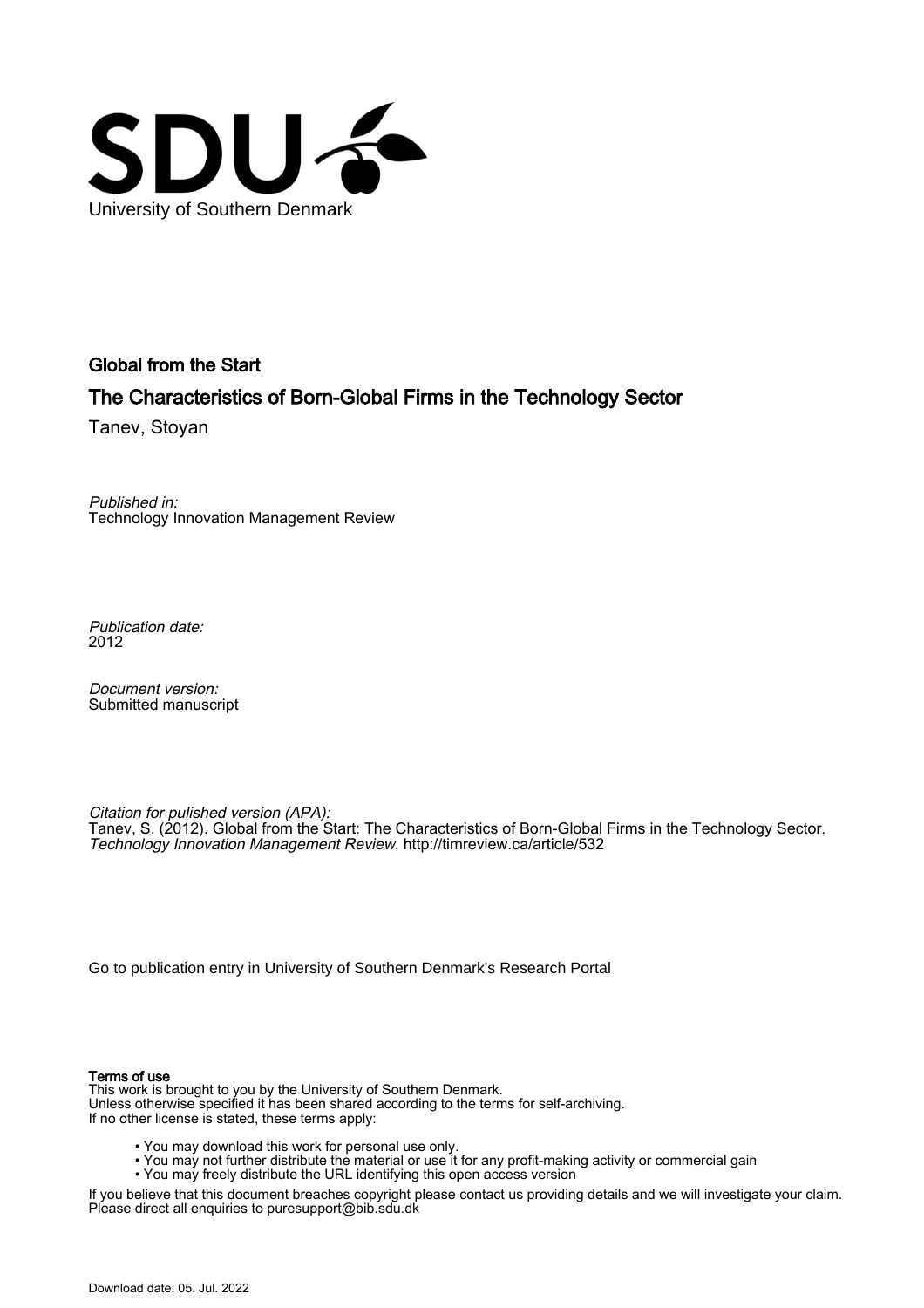# $J \sigma$  edd fur p # $\kappa$  h# $\wedge$  wd u  $\star$ Wkh#Fkdudfwhulwwtv#i#Eruq OJ oredo Ilup v#q#wkh#Vhfkqrorj|#Vhfwru

Ww | dq #Vdq hy

<u>(</u> Eruq0joredo#frpsdqlhv#phulw#pxfk#pruh#dwmlqwlrq#wkdq#TMI wkh | # duh# uhfhiylqj /# dv# wkhlu# jurz wk# ww.dwhj lhv# fr x og# sur yigh#bhwr gw#r u#p dg|# wkhu# ujdgi}dwir gv1 Dolgd#Nxglgd/#J hr u h#V# Is/#dgg#K duul #J #Edunhp d ‹Eruq#JoredoT/#Exvlqhw#A/wudwhj|#Uhylhz/#533;

Wklv#duwlfoh#surylghv#lqvljkww#urp#uhfhqw#uhvhdufk#q#lupv#wkdw#duh#eruq#joredoT\*#D#eruq0 joredo#lup#v#d#yhqwxuh#odxqfkhq#wr#h{sorlw#d#joredo#qlfkh#lurp#wkh#lluvw#qd|#ri#lw#rshud0 wlrqv1#Wkh#lqvljkwv#lq#wklv#duwlfoh#duh#uhohydqw#wr#mlfkqrorj|#hqwuhsuhqhxuv#dqg#wrs#pdqdjh0 phqw4whdpv#ri#qhz#whfkqrorj|#ilupv1#Diwhu#glvfxvvlqj#ydulrxv#ghilqlwlrqv#iru#wkh#whup# ‹er uq# σredo"#dqg#ghqwli|lqj#wkh#pdlq#|kdudfwhulvwlfv#ti#eruq0joredo#llupv/#wklv#duwlfoh#bww# d#hz#vdolhqw#kdudfwhulvwlfv#ti#lupv#wkdw#duh#eruq#joredo#q#wkh#whfkqrorj|#vhfwru1#Mkh#duw0 If oh#frqfoxghv#e|#ghqwli|lqj#ssruwxqlwlhv#ru#xwxuh#uhvhdufk1#

#### Lawer  $q \times f$  where  $q \#$

Wikh#eruq#joredoT#bdeho#uljlqdvhg#zlvk#Plfkdho#Uhqqlh# +4<<6:#wq|xuofrp2:g9dd55,/#zkr#wxglhg#llupv#nwodedlvkhg# zlwk#wkh#fdsdeldw|#wr#frpshwh#lqwhuqdwlrqdool#dqg#fr0 ruglgdwh#uhvrxufhv#dfurvv#frxgwulhv#+Mqhv#hw#do1/#5344:# wig xuo frp 2: pemia , 1# Uhvhdufk#rq#eruq0joredo#ilupv#ir0 f x vhv#q#k r z #wr#odx q f k #dqg#j ur z #d#vp doo#llup #wr#vdwlvi|# wkh#qhhqv#ri#fxwwrphw#q#d#roredo#qlfkh#HFdyxvjlo#dqq# Nqlj kw#533<#wq|xuofrp 2:7wk6ee#Nqlj kw#dqg#Fdyxvj lo/# 4<<9#Wg|xuofrp2k{v: 65#Pdgvhq#dqg#Vhuydlv/#4<<: #Wg| xuof rp 2; 5sj ukm#Wkh#Iqwhuqdwlr qdd dwlr q#ri#exvlqhvvhv# kdv#ehfrph#d#shuydvlyh#skhqrphqrq/#zklfk#xqghw vfruhv#wkh#lpsruvdqfh#ri#wkh#eruq0joredo#frqfhsw#dqg# wkh#qhhg#iru#uhvhdufkhuv#dqg#sudfwwrqhuv#wr#xqghu0 wodqg#wkh#idfwrw.#wkdw#lqioxhqfh#wkh#vxffhvv#ri#eruq0 j or edo#lup v1

Lq#wkh#qwhuqdwlrqdo#exvlqhvv#bwhudwxuh/#lupv#wkdw#qwhu0 qdwr qdd } h#ndud #q#wkhlu#bih# | foh#duh#dovr#uhihuuhg#wr#dv# <joredc#vwduwxsv™#+Ryldww#dqg#PfGrxjdoo##4<<8>#wlq|xuo 1 rp 29z 9y; fm/#lqvvdqv#lqvhuqdvlrqdov<sup>Ti</sup>#Hloolv/#5334 <u>#Miqlxu</u> 1rp 2: h; gt e6,/#dqg# lqwhuqdwlr qdd#qhz #yhqwx uhv<sup>T#</sup>#Ryldww# dqg#PfGrxjdoo#4<<7>#Wg|xuofrp2:<h|h;w,1#Dowkrxjk#pdq|# ilup v#wdujhw#joredo#glfkhv#dqg#ghyhors#d#joredo#suhvhqfh# z lwklq#rqh#ru#wzr#| hduv#ri#wkhlu#irxqqlqj#+Dxwlr#hw#do1/# 5333=#Mg| xuofirp 2: soyf8g=#Pf Grxjdoo#dqg#Ryldw=#5333=#Mg| xuof rp 2:78 y6y# Uhqqlh/# 4<<6# wq| xuof rp 2: g9dd55, /# wklv# grhv#qrw#phdq#wkh|#lw#wkh#ghilqlwlrq#ti#eruq#joredo<sup>rw</sup>#

Iru#wkh#sxusrvh#i#wklv#sdshu/#d#wuxh#eruq0joredo#lup#v#d# qhz #yhqw.uh#wkdw#dfw#wr#vdwlvi|#d#joredo#qlfkh#jurp#gd|# r ght#Z kloh#ydulr x v#ghilglwlr gy#ri#er ug0j or edc#llup v#kdyh# ehhq#sursrvhg#Mrqhv#hw#dd/#5344#Muq|xuofrp2:pemj},/#Mklv# ghilglwr g#ri#er ugQ or edd#llup v#llw#ehw#z lwk#wkh#hqwuh0 suhghx wkls#whudwx uh#dqg#v#frqvlwhqw#zlwk#wkh#ghilql0 wh q#dgydqf hg#e| #P r hq/#Vuukhlp /#dqg#Hulnvr q#+533; # wq| xuof r p 2; 5u5m7n, #HVKIv#ghilqIwtrq#irf x vhv#rq#wkh#fuh0 dwr q#r i#qhz #yhqwx uhv#wk dw#duh#lqwhuqdwlr qdd#e|#ghvljq# dqg#qrw#e|#hphujhqfh1#AWkxv/#Awkh#xqlw#ri#dqdojvlv#lv#d# woduws#wkdw#lv#erug#joredo/#h{foxglqj#ilupv#wkdw#kdyh# vlp sol# urzq#wr#eh#joredo#diwhu#ehlqj#d#grphwwf#llup# iru#d#shulrg#ri#Mph1#

With the product it will with the with the hand with the with the with the with the with the with the with the with the with the with the with the with the with the with the with the with the with the with the with the wit what qv1#Wkh#gh{w#vhfwhrq#ghvfulehv#wkh#glvwlqfwlyh#kdudf0 whulw of v#ri#erugQjoredo#llup v#A/khq/#Akh#frqglwlrqv#Akdw# hqdedh#d#whfkqroril#lup#wr#tr#oredd#duh#qhqwilhg/#wkh#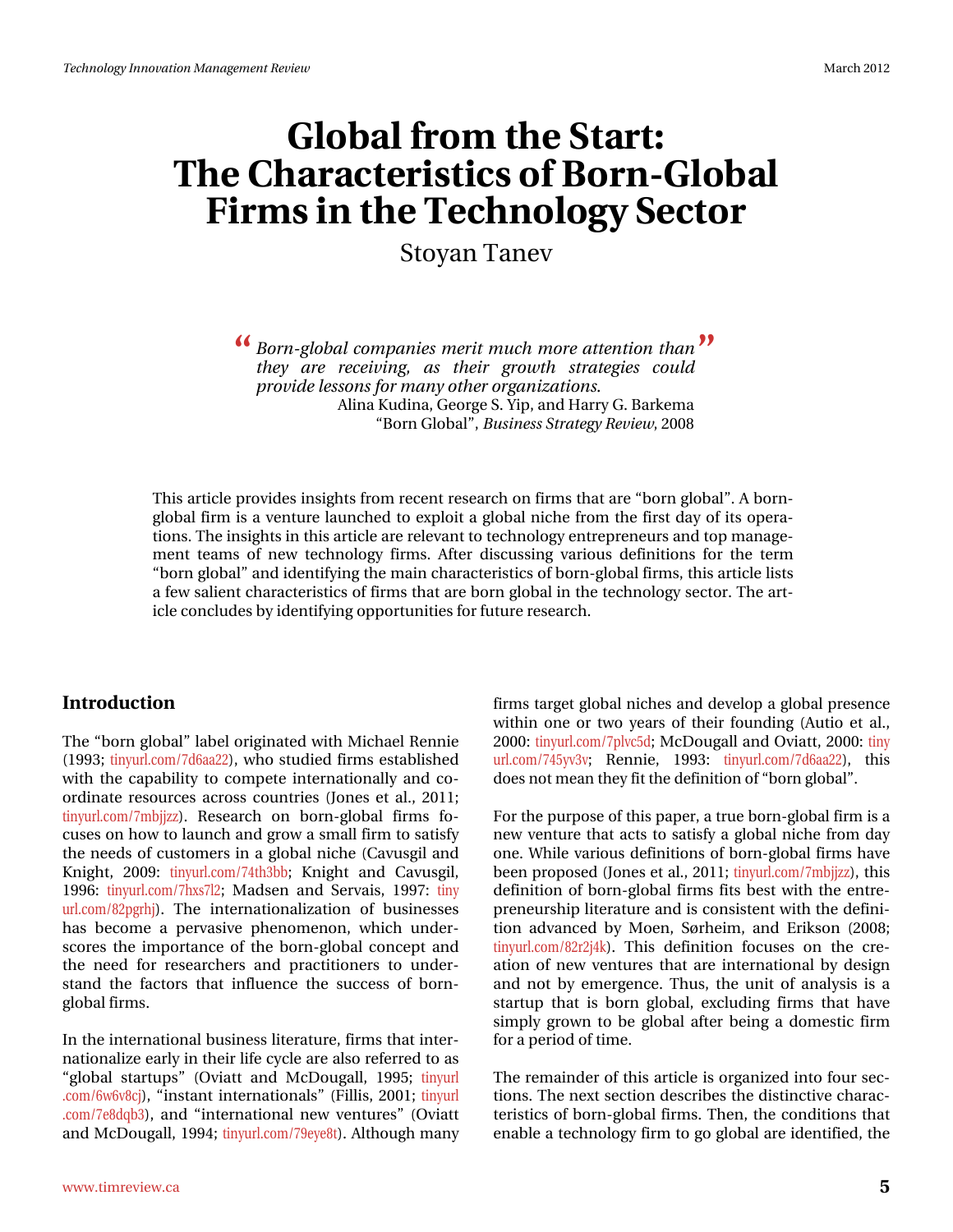#### P duf k#5345

# Wikh #Fk dudf whul w white rug QJ or edd #lup w #q#wkh #Whifk groril #Vhifwru Ww | dg#Wdghy

Ip sr uvdqf h#r i#exvlqhvv#hf r v| vvhp v#vvr #vkh#j ur z vk#r i# er ug0j or edd#lup v#lv#kljkdjkwhg/#dgg#d#vhw#ri#uhvhdufk# t x hwwr qv#lv#dgydqf hg #Wk h#odww#vhf wlr q#s ur ylghv#wk h# frqf $\alpha$ vlrqv $\sharp\sharp$ 

#### Glvwgf wyh#Fkdudf whulwwf v#i#Erug  $QJ$  or edd#  $1 \text{ lup } v#$

Eruq0joredo#lupv#srvvhvv#wkh#roorzlqj#glvwlqfwlyh#kdu0  $df$  whul www.f  $v=$ 

#### 41Kljk#dfwylwl#q#qwhuqdwlrqdo#pdunhw#urp#u#qhdu# wkh#r x q glqj

Eruq0joredo#lupv#ehjlq#h{sruwlqj#wkhlu#surgxfw#tu#whu0 ylf hv#z lwklq#d#frxsdn#ri#| hdw#diwhu#wkhlu#irxqglqj#dqg# p d|#h{sruw#d#txduwhu#ru#pruh#ri#wkhlu#wrwdo#surgxfwlrq1# Prw#i#wk.hp#dgydqfh#wkurxjk#vxevhtxhqw#wdjhv#ti#q0 whugdwirddold dw'r g/#fronderudwirg#z lwk#iruhljg#sduwghuv/# ru#xqqhuvdnlqj#ri#qluhfw#iruhljq#lqyhwphqw#llqqlqjv# iurp #Ghqp dun#dqg#Dxwwddd#wkrz#wkdw#dowkrxjk#eruq0 joredo#lup v#duh#suhvxphg#wr#kdyh#wkh#qwhqw#wr#qwhuqd0 whrqdd}h#urp#qfhswlrq:#qwhuqdwlrqdd}dwlrq#v#qrw#qh0 fhwduld # dq# rerhfwlyh# lq# wkh# ir xqglqj # sur fhw#  $+$ Udvp x vvhq#nv#dol/#5334  $\frac{1}{2}$ kuofrp 2: x; sm7q  $\frac{1}{2}$ Wk h#ghflvlrq# wr#hqjdjh#wkh#ilup#lqwr#d#v|whpdwf#lqwhuqdwlrqdd}d0 whr q#surf hw#lv#xwdool#ghwhup lqhg#e|#wkh#gdwxuh#ri#wkh# qhz #ilup #wkh#w|sh#ri#whfkqrorj|#wkdw#lv#ehlqj#gh0 yhor shg#ru#wkh#llup \*v#vshfldd}dwtrq#zlwklq#wkh#vshflilf# lqgx wu #vhf w u/#ydoxh#f kdlq/#r u#p dunhw#+Mqhv#hw#dol/# 5344 string x un f r p 2: p empl, ttR wk huttows gl h v # ur p # Q r uz d | # blq g # ludqfh#vkrz#voljkwo|#gliihuhqw#uhvxow/#lqglfdwlqj#wkdw#do0 wkrxjk#wkh#vshflilf#pdunhw#vlwxdwlrq#lv#lpsruwdqw#wkh# h{ whqw # x k lf k # d# lup # v# d# er uq# j or edd # udwk hu# wk dq # d# <erug#orfdo<sup>7#</sup>ru#d#<odvh#joredo<sup>7#</sup>ghshqgv#rq#wkh#ilup\*v# rzq#hduoj#ghflvlrqv#+Prhq/#5335:#wlq|xuofrp2|hijxx,1# Vip lodu#lqglqjv#z huh#uhsruwhg#q#Vz hghq#dqg#lqodqg/# z khuh#wkh#irxqqhu\*v#ylvlrq#dw#wkh#wlph#ri#wkh#lqfrusrud0 whrq #z dv#r xqg #wr#ch#d#hh|#dfwru#ru#d#lup \*v#hdud|#qwhu0 qdwr qdd}dwr q#sdwhuqv#+J deulhovr q#dqg#Shonr qhq/# 533; *\*Wg* | xuof r p 29r v59m, #

#### 514Oplwhg#lqdqfldc#dqg#wdqjledn#uhwrxufhv

Er ug g or edd flup v#whqg#wr#eh#uhodwlyho|#vp doc#dqg#kdyh# idu#ihzhu#ilqdqfldd#kxpdq/#dqg#wdqjledn#uhvrxufhv#dv# frp sduhg#wr#odujh#p xowlgdwrgdo#hqwhusulvhv#wkdw#kdyh# ehhq#frqvlghuhg#dv#grplqdqv#lq#joredd#wudgh#dqg#lq0 yhvyp hqw#

#### 614Suhvhqwelfur w#p rw#qgxwulhv

P dq|#eruq0joredo#lup v#duh#whfkqrorj|#lup v#Krzhyhu/# uhfhqw#hylghqfh#vxjjhvw#wkdw#wkh#eruq#joredo#skh0 qrp hqrq#lv#z lgho|#vsuhdg#eh|rqg#wkh#whfkqrorj|#vhf0 wru# +P r hq/# 5335=# w|q| xuofrp 2: | hj j xx = H Uhqql h/# 4 << 6= #

wg|xwofrp 2:g9dd55,1# ru#h{dp sdn/#lq#Ghqp dun/#P dgvhq/# dqg#Vhuydlv#+4<<: # /valx xuofrp 2; 5sj ukm#kdyh#irxqg#eruq0 joredo#lupv#q#qgxvwulhv#vxfk#dv#phwdo#deulfdwlrq/#xu0 glwsuh/#surfhwhg#rrg/#dqg#rqvxphu#surgxfwr1

#### 714P dqdjhuv#kdyh#d#wurqj#qwhuqdwlrqdc#xworrn#dqg#q0 whug dwir g da#ig wins ung hx u da# u hg valwir g

Wikh#p dqdjhuv#ri#eruq0joredo#ilup v#gr#qrw#vhh#iruhljq# p dunhw#dv#d#p huh#dgglwr q#wr#wkhlu#grp hwwf#p dunhwr# With #sr whw#d#wur qj #hqwuhsuhqhxuldd#p lqgvhw#With # sur df wlyhol #dqg#dj juhwlyhol #frp shwh#lq#lqwhuqdwlrqdo# p dunhw/#wkh| #wdnh#ulvnv/#dqg#lqqrydwh#llqglqjv#iurp #  $w$ kh#Xqlwhg#Vwdwhv/#wkh#Xqlwhg#Nlqjgrp/#Dxwuddd/# Fdqdgd/#Luhodqg/#dqg#Qhz#; hdodqg#kljkoljkw#wkh#lpsruw0 dqf h#ri#wkh#frpelqhg#uroh#ri#wkh#fuhdwlylw|/#hqrzohgjh/# dqg#uhvrxufhixoqhvv#ri#wkh#wrs#pdqdjhphqw#whdp#dqg# qrwhaw whii #wkh#shuvrqdo#xdolwhv#ri#d#vlqjoh#hqwuhsuhq0 hx ut#Wk h#vnloov#r i#wr s#p dqdj hp hqw#vhdp v#k dyh#ehhq# ir xqq#lp sruwdqw#ru#d#pruh#g|qdplf#irup#ri#lqwhuqd0 whr qdd dwir q/#sduwlfxoduol#lq#wkh#nqrzohgjh0edvhg#vhf0 wr w#+Mkqvr q/#5337=#wq|xwfrp 2 | p 7< > #Dqghuvr q#dqg# Hydqj hdvvd/#5339=#wq| xuofirp 29z p 7<uh:#Ordqh#nv#dol/#533: #  $\frac{1}{4}$  with x up f r p 2: kgr kr f,  $\frac{1}{4}$ 

#### 81#hp skdvlv#q#gliihuhqwldwlrq#wudwhj|

ErugQjoredo#ilup v# whqq# wr#dqrsw#gliihuhqwldwlrq# ww.dvhj lhv#e|#ghyhorslqj#gliihuhqwldwhg#ghvljqv#dqg# klj koj #glwl/qfwlyh#surgxfw#wkdw#wdujhw#qlfkh#pdunhwv/# z klfk#p d|#eh#wrr#vp doc#iru#wkh#wdwwhv#ri#odujhu#ilup v# Wikh#irfxv#lv#rq#vwlpxodwlqi#fxvwrphu#orldowl#el# xqlt xho #p hhwlqi#sduwfxodu#qhhqv1#<Shrsoh#dqg#ilup v# lqf uhdvlqj q # ghp dqg# vshf ldd} hg# dqg# f x ww p l} hg# surgxfw/#dqg#qlfkh#pdunhw#kdyh#ehfrph#dq#lpsruw0 dqw#vrxufh#ri#rssruwxqlwlhv#iru#vpdoo#ilupv™#+Fdyxvjlo# dqg#Nqljkw#533<#Wq|xuofrp2:7wk6ee,1#

#### 914Hpskdvlv#q#vxshulru#surgxfw#xdolw|

Er uq 0j or edd#lup v#duh#rivhq#dv#wkh#bhdglqj#whfkqrorjlfdd# hgjh#ri#wkhlu#lqgxwwu|#ru#surgxfw#fdwhjru|1#Wkh|#duh# ir xqqhq#wr#h{sorlw#exvlqhw#rssruwxqlwhv#edvhg#rq#wkh# ghyhorsphqw#i#qhz#surgxfw#tu#vhuylfhv#wkdw#duh#ehwwhu# ghvljqhg#dqg#kljkhu#xdolw|#wkdq#frpshwlwruv\*#iihulqjv1# W|slfdoo|/#wk.hvh#ilupv#gr#qrw#rshudwh#lq# <frpprglw|™# p dunhw#Fdyxvjlo#dqg#Nqljkw#533<#lq|xuofrp2:7wk6ee,1#

#### :14Dhyhudjlqj#dgydqfhg#qirupdwlrq#dqg#frppxqlfd0 wlrqv#n/mfkqrorj|#ALFW,

P dq| #er uq 0 or edd#l up v#dnyhudjh#LFW#w #vhj p hqw#f xv0 wrphuv#lqwr#qduurz#joredoOpdunhw#qlfkhv#dqg#vnlooixoo|# vhuyh#klj koj #vshfldol}hg#ex|hu#qhhgv1#LFW#doorzv#wkhp # w #surfhw#lqirup dwtrq#hiilflhqwo|#dqg#frppxqlfdwh# z lwk#s duwg huv#dqg#f x www p huv#z ruggz lgh#dw#s udf wlf dool # } hur #fr w # Fdyx vj lo#dqg #Nqlj kw/#533< #l/q|xuofrp 2:7wk 6ee, 1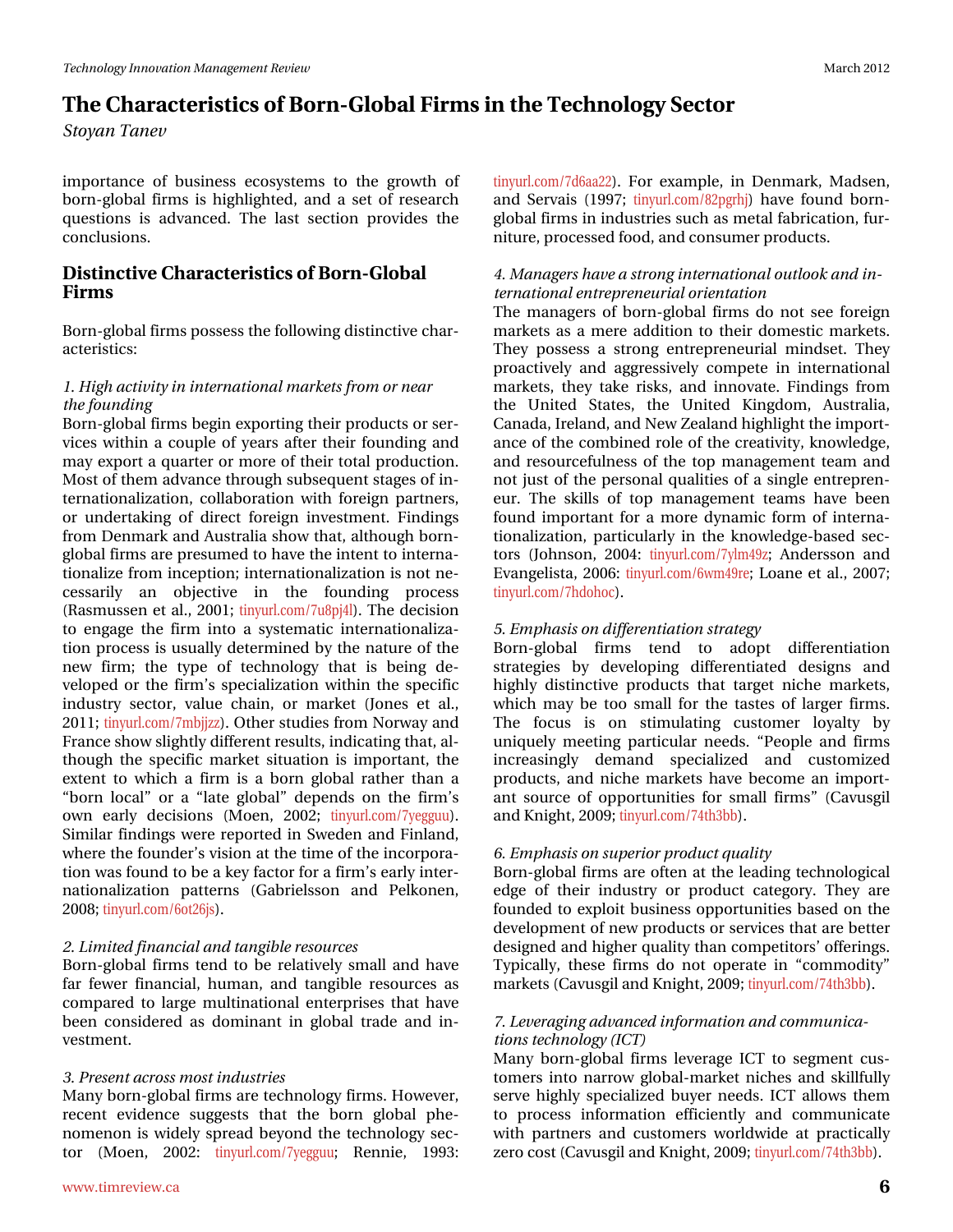# Wikh#Fkdudfwhulwwlfv#i#ErugQJoredo#lupv#g#wkh#Whfkgroril#Vhfwru Ww | dg#Wdghy

; 14X vigi #h{ whuqdo/#qghshqghqw#qwhup hqidulhv#ru#givwul0  $ex$  where  $44$  and  $44$  and  $44$  and  $44$  and  $44$  and  $44$  and  $44$  and  $44$  and  $44$  and  $44$  and  $44$  and  $44$  and  $44$  and  $44$  and  $44$  and  $44$  and  $44$  and  $44$  and  $44$  and  $44$  and  $44$  and  $44$  and  $44$  and  $44$ 

Prw#eruq0joredo#lupv#n{sdqg#qwhuqdwlrqdoo|#wkurxjk# h{sr ww#e|#hqj dj lqj #lq#gluhf w#lqvhuqdwlr qdd#vddhv#r u# dnyhudj lqj #wkh#uhvr xuf hv#ri#qghshqghqw#qwhup hgldulhv# or f dwhg#deurdg1#Pdq|#ri#wk.hp#uho|#rq#h{whuqdc#idflolwdw0 r w#wr#r ujdql}h#lqwhuqdwlr qdo#vklsp hqwr#H{sr uwlqj#dqg# dyhudi lqi #lqghshqghqv#lqvhuphqldulhv#hqdednv#idn{ledn# lqwhuqdwir qdd#r shudwir qv#lqfoxglqj#wkh#deldw|#wr#hqwhu# ru#zlwkgudz#urp#ruhljq#pdunhw#uhodwlyho|#xlfno|#dqg# hdvid #Pruh#h{shulhqfhg#eruq0joredo#ilupv#dsshdu#wr# dgr sw#dgglwtr gdd#wudwhjlhv/#vxfk#dv#mlgw#yhgwxuhv#dgg# ir uhlj q#gluhfw#lqyhwp hqw#+Fdyxvjlo#dqg#Nqlj kw#533<#  $\frac{1}{4}$  widely xubsing p 2: 7 wk 6ee, 1#

## Wkh#Vshflilfv#i#Whfkqrorj | # lup v#

Wikh#pdmulw|#ri#eruq0joredo#llupv#duh#whfkqrorj|#frp0 sdglhv#D#uhvhdufk#vwxg|#edvhg#rq#d#frpsuhkhqvlyh# dqdo|vlv#i#45#mlfkqrorj|#llupv#q#Hqjodqg#rupxodwhg#d# qxp ehu#ri#frqglwlrqv#iru#qhzq#fuhdwhg#whfkqrorj|# ilup v#frqvlghulqj#hduq/#udslg#joredol}dwlrq#+Nxglqd#hw# do/#533; #Mg| x u f r p 2; 6f 5t g }, #Dowk r x j k # wk h v h # r g g l whr g v # z huh#ghyhorshg#lq#d#yhu|#vshflilf#frqvh{v#4lv#lv#zruwk# vxp p du}lqj#kkhp #khuh#

41# Wk http dunhw#q# wk h#k rp h#fr x qwu|#v#qrw#odujh#hqr x jk # wr#xssruw#kh#vfdoh#dweklfk#kkh#lup#qhhgv#wr#shudwh1

51#Pr w#ri#wkh#ilup \*v#srwhqwldd#fxwwrphuv#duh#iruhljq/# p xowlddwr qdo#lup v1

6 HP dq | # i # k h # l up \* v# s r vhq wldd # x vwr p huv # k dy h # y huv h dv # rshudwir qv#z khuh#wkh|#z loo#xvh#wkh#ilup \*v#surgxfw#ru# vhuylf hv1

71# Wkh#llup#rshudwh v#lq#d#hqrzohgjh0lqwhqvlyh #ru#kljk0 whfkqrorj|#whfwru1

81# Kdylgi# wkh#prw# whif kglfdool#dgydgfhg#riihulgi# q# wkh# z ruog#v#hh|#wr#kkh#lup \*v#lrpshwlwyh#dgydgwdjh1

91# What I ws wr gx fwit unthuy If hat dwhijr u at a find the thrudght edulhu/1

: 14AVkh#llup \*v#surgxfw#ru#vhuylfh#kdv#kljk#ydoxh#uhodwlyh# wr#wcdqvsruvdwrq#dqg#wkhu#orjlvwlfv#frww1

; #Fxwv p hu#qhhgv#dqg#vdwhv#duh#dluo|#wdqgdug#dfurw# wkh#lup \*v#srwhqwldd#rxqwu| Op dunhwv1

<#Wkh#ilup \*v#surgxfw#ru#vhuylfh#kdv#vljqlilfdqw#iluvv0 p r yhu#dgydgwdj hv# u#ghwz r un#hiihf wv1

43 th What lup \*v#p dmut frp shwhwru w#kdyh#doundg | #lqwhuqd0 whr qdd}hg# u#z loo#qwhuqdwlr qdd}h#vrrq1

44 th What lup # k dv#nh| # p dqdj huv#z k r # duh#n { s hul hqf hg# q# lgwhugdwlr gdo#exvlghw1

Wkh#Lp sruwdqfh#i#Hfrv|whp v

Uhvhduf khw#kdyh#ghqwilhg#d#qxpehu#ri#rujdql}dwrqdd# f ds deld why #wk dwing de dh#q whug dwir gdd } dwir g#dgg#gf uhd vh# wkh#qwhuqdwlrqdo#shuirupdqfh#ri#eruq0joredo#llupv1#Nxg0  $\log d/\text{A}$  is /#dqg#Edunhp d#+533;  $\frac{1}{2}$  xud rp 2; 6f 5t g}, #dwwlex wh# wkh#vxffhvv#ri#whfkqrorj|#llupv#wkdw#duh#eruq#joredo#wr# wkhlu#hiihfwlyh#xvh#i#wkuhh#w|shv#i#hfrv|whpv=

41#Wkh#iluw#wlsh#ri#hfrv|whp#lv#dqfkruhg#durxqg#xql0 yhuvlwhv#dqg#llup v# shudwlgj#q#wkh#vdph#qgxvwu|#dv#wkh# ir fdo#lup 1#Ehlqj#sduw#i#vxfk#hfrv|whpv#uhvxow#q#d#lorz# ri#whfkqrorjlfdo#nqrzohgjh/#h{shulhqfhg#shrsoh/#dqg# frqvdfw#zlwk#orfdd#yhqwxuh#dslvddvw#wkdw#ehqhilw#wkh#ir0 f do#llup 1# Wikh#n qr z ohgj h#dqg#h {shuw wh#ghyhorshg#z lwklq# vxfk#nfrv|whpv#surylgh#d#roredo#frpshwlwyh#dgydqwdjh#l

5# Wkh# vhfrqg# w sh#ri#hfrv whp #hvwded vkhv#dqg# wuhqj vkhqv#uhodwlrqvklsv#ehvzhhq#wkh#orfdd#shudwlrqv#ti# ilup v#dqg#wkhlu#iruhljq#vddnv#vxevlgldulhv1#Vxfk#qhwzrunv# duh#p sruvdqv#vrxufhv#i#ngrzohgjh#urp#n{shuw#wkdw#duh# vsuhdg#xw#qwhuqdwrqdoo|#AWkh#hfrv|whp#dflolwdwhv#glu0 hf wif r qwdf wr#ehwz hhq#hqj lqhhuv#dqg#f olhqw#wr #vdwlvi | #wkh# vshflilf#qhhgv#ri#folhqw#dqg#surylghv#d#phfkdqlvp#iru# z Igglgj #gglwr gdo#exvlghw#

61# Wikh# wk lug# wikh#ri#hfrv|whp#lv#dqfkruhg#durxqg#iru0 hljq#vddhv#vxevlgldulhv#dqg#orfdd#fdhqw#wkdw#duh#lpsruw0 dqw#iru#kljk0txddw|#vhuylfh1#Vxfk#hfrv|whpv#lqyroyh# f xww phw#dqg#surylgh#kljko|#uhohydqw#qirupdwtq#derxw# f dhqw#qhhqv#lq#uhodwrq#wr#surgxfw#ghyhorsp hqw#AWkhvh# frqwdfw#khos#ilup v#wr#rewdlq#whfkqrorilfdd#nqrzohgih# iurp # wk h#fdhqw#ru# wk urxjk # wk h#fdhqw\*v#ex vlqhvv#sduwqhuv# wkdw#wkh| #zrxog#wkhuzlvh#kdyh#wr#ghyhors#wkhpvhoyhv#

Wkh#vxffhvv#i#d#lup#v#frqglwlrqdd#q#ww#deldw|#wr#uh0 dwh#dq#hfrv|vwhp#i#lupv#eh|rqg#ww#dhqwv#Wkh#hfrv|v0 whp #frp sulvhv#ilup v#lq#wkh#lqgxwwu|#lq#zklfk#lw#kdv# f dhqw/#dv#z hoo#dv#ilup v#lq#p dq|#rwkhu#uhodwhg#lqgxv0 wulhv1#Vxfk#dq#duudqjhphqw#khosv#wkh#llup#wr#vhfxuh#d0 hqw#q#d#p ruh#y| whp dwf#z d|#lv#sduw#i#ww#nfrv| whp #